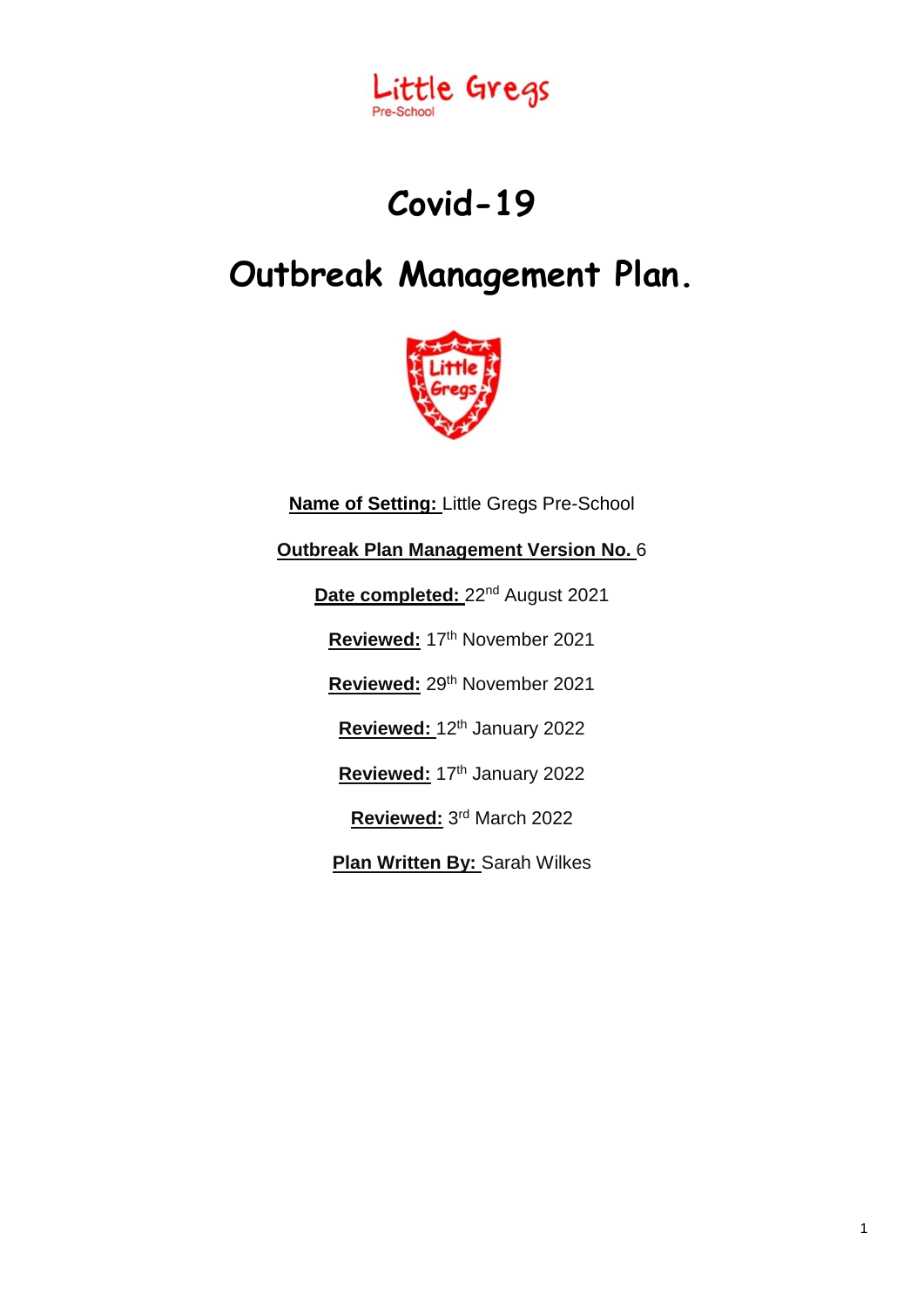# Little Gregs Pre-School



# **Scope of Plan**

Outbreak prevention is partly within scope of this plan and is mostly covered by the COVID-19 Risk Assessment and Policy.

### **Related Resources**

**National and local guidance** [https://www.gov.uk/government/publications/coronavirus-covid-19-early-years-and-childcare](https://www.gov.uk/government/publications/coronavirus-covid-19-early-years-and-childcare-closures)[closures](https://www.gov.uk/government/publications/coronavirus-covid-19-early-years-and-childcare-closures) https://assets.publishing.service.gov.uk/government/uploads/system/uploads/attachment\_data/file/ 1057141/Contingency\_framework\_education\_and\_childcare\_settings\_February\_2022.pdf

# **Pre-School Documents**

Covid-19 Policy

#### **Introduction**

This plan outlines how Little Greg's Pre-School will manage single cases and clusters of COVID-19, as well as how we would operate if we are required to reintroduce measures/mitigations to prevent transmission of COVID-19 if there is an outbreak either in the setting or within the local area. This includes how we would ensure every child receives the quantity and quality of education and care to which they are normally entitled.

A local outbreak is defined as two or more linked cases within a 14-day period:

<https://www.gov.uk/government/publications/covid-19-epidemiological-definitions-of-outbreaks-and-clusters>

Outbreaks can differ significantly with regard to scale and significance from 2 linked cases in a group of children to multiple cases across the setting to outbreaks linked with new variants of concern. Whilst the measures used to manage outbreaks will be the same, the number of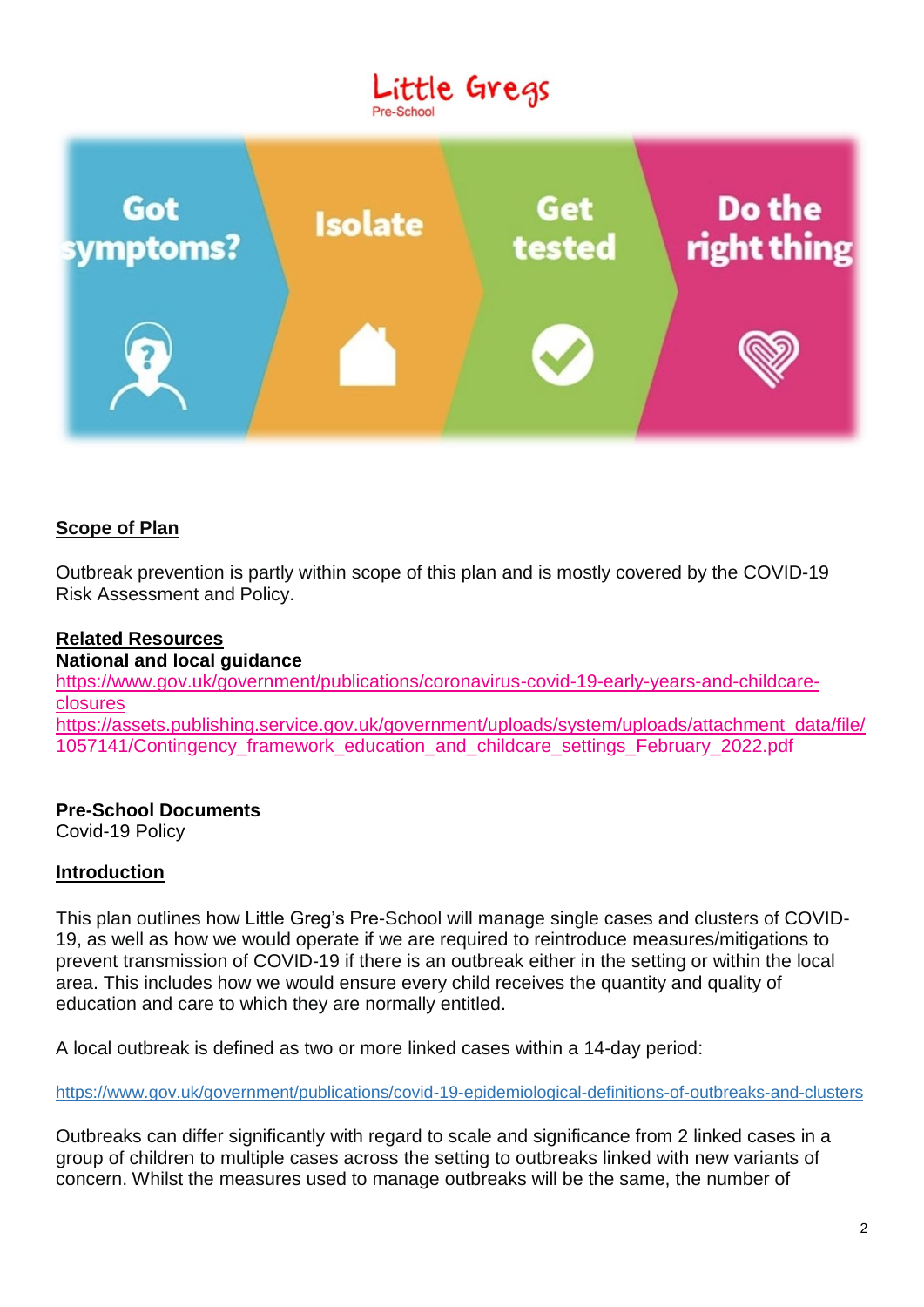# ittle Gregs

measures and extent of measures taken, alongside the degree to which they become necessary requirements will vary.

### **Triggers for Local Outbreak Management Plan Response**

These local triggers will remain under review, and are defined below:

Setting raises concern about 2+ linked cases

3+ cases within a group in the setting within 10 days

5+ cases across a setting within 10 days

3+ staffing cases, or fewer if impacting on the capacity of the setting to operate

Action will be triggered as soon as the case threshold is reached if before 10 days. If it is established that cases are not linked, then extra mitigations may not be required.

In the case of a local outbreak, we will work with the Local Authority, Public Health and Public Health England Health Protection Teams. Set out below are all the possible measures/mitigations that will be considered in the case of a local outbreak. The actual measures implemented will be determined jointly and based on the specific situation. They will also carefully balance the impact on children's access to early education and care with the need to minimise transmission.

Any measures will only ever be considered for the shortest time possible, to allow the outbreak to be managed and minimise transmission of COVID-19. In all cases measures / mitigations will only be implemented to prevent larger scale setting closure.

Please see Appendix A for close contact definitions and definition of infectious period

#### **Governance Arrangements**

Little Greg's governance arrangements for responding to COVID-19 outbreaks.

#### *Key Contact Details*

| Agency/Individual(s)                  | <b>Contact details</b>                              |  |  |
|---------------------------------------|-----------------------------------------------------|--|--|
| <b>Local Authority</b>                | earlyyearsadvisors@warwickshire.gov.uk (between 8am |  |  |
|                                       | and 5pm Monday to Friday)                           |  |  |
| Public Health England (PHE) Health    | wm.2019cov@phe.gov.uk                               |  |  |
| Protection Teams (NB PHE will         | or                                                  |  |  |
| become part of UK Health Security     | 0344 225 3560 Option 0 Option 2                     |  |  |
| Agency (UKHSA) in October 2021).      |                                                     |  |  |
|                                       |                                                     |  |  |
| <b>Setting Response Lead/Decision</b> | Sarah Wilkes - Pre-School Manager                   |  |  |
| maker                                 | Littlegregs3506@welearn365.com                      |  |  |
|                                       | 01789 290198                                        |  |  |
|                                       | 07969616596                                         |  |  |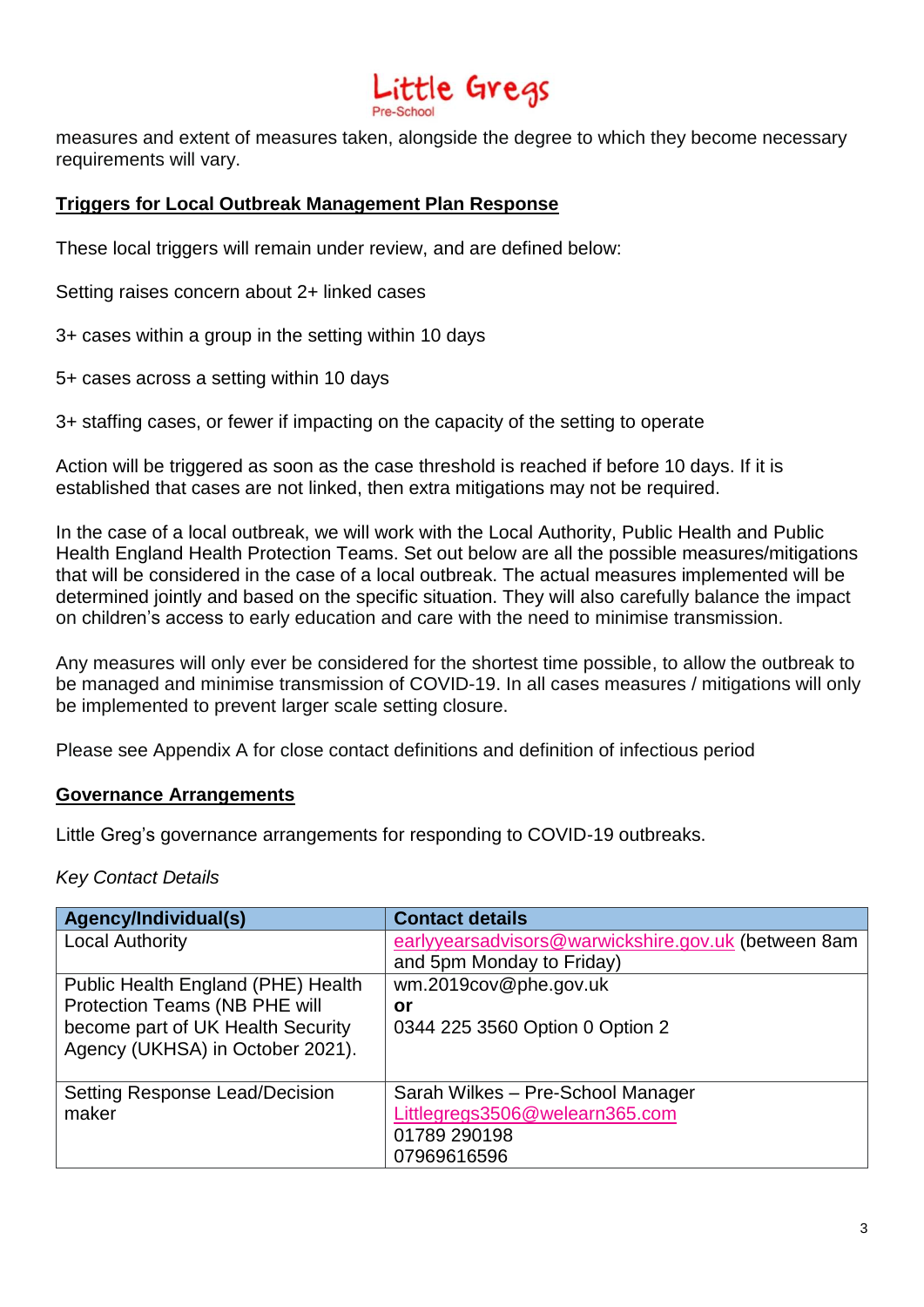# Little Gregs Pre-School

| Committees/Trusts/Bodies supporting<br>the response                                                        | Laura Mercer - Director<br>laura mercer123@hotmail.com<br>07720854241                                                                                                                                |
|------------------------------------------------------------------------------------------------------------|------------------------------------------------------------------------------------------------------------------------------------------------------------------------------------------------------|
| Outbreak response team (internal<br>and for attending external Incident<br>Management Team meetings (IMTs) | Sarah Wilkes - Pre-School Manager<br>Littlegregs3506@welearn365.com<br>01789 290198<br>07969616596<br>Helen Bromley - Deputy Manager<br>Littlegregs3506@welearn365.com<br>01789290198<br>07882276419 |

# **Key Stakeholders**

Key stakeholders include those that attend the facility/setting (routinely or occasionally), those who will need to know what is happening and those that have a role in outbreak management in your setting.

| <b>Stakeholders</b>                         | <b>Role(s) in Outbreak Management</b>               |
|---------------------------------------------|-----------------------------------------------------|
| <b>Owner/Proprietor/Registered Provider</b> | Sarah Wilkes - Setting Response Lead                |
| Staff (including employees and              | Helen Bromley - Outbreak Response Team              |
| volunteers)                                 | Teresa Butler - Communications with Parents         |
|                                             | Laura Mercer - Director Response Support            |
|                                             | All pre-school staff to have a copy and read covid- |
|                                             | 19 policy and outbreak plan. Support the pre-school |
|                                             | by following the pre-school policies and            |
|                                             | procedures.                                         |
| <b>Pupils</b>                               | All children to gain knowledge on good hygiene      |
|                                             | with support from pre-school practitioners.         |
| Parents/carers                              | All parents/carers to have a copy and read covid-19 |
|                                             | policy and outbreak plan. Support the pre-school by |
|                                             | following the pre-school policies and procedures.   |
| <b>Visitors</b>                             | All visitor to receive a visitor agreement and sign |
|                                             | before attending the pre-school. With a copy of the |
|                                             | covid-19 policy.                                    |
| Contractors and delivery personnel          | Teresa Butler - To communicate covid-19 policy      |
|                                             | and procedures while they are on site.              |
| Where to receive local outbreak advice      | <b>Early Years Advisors</b>                         |
|                                             | <b>Warwickshire County Council</b>                  |
|                                             | <b>Public Health</b>                                |

# **Communications**

Communications activities will be coordinated by the setting with support from LA local outbreak control team and regional Health Protection Teams in close liaison with the setting outbreak management coordination team.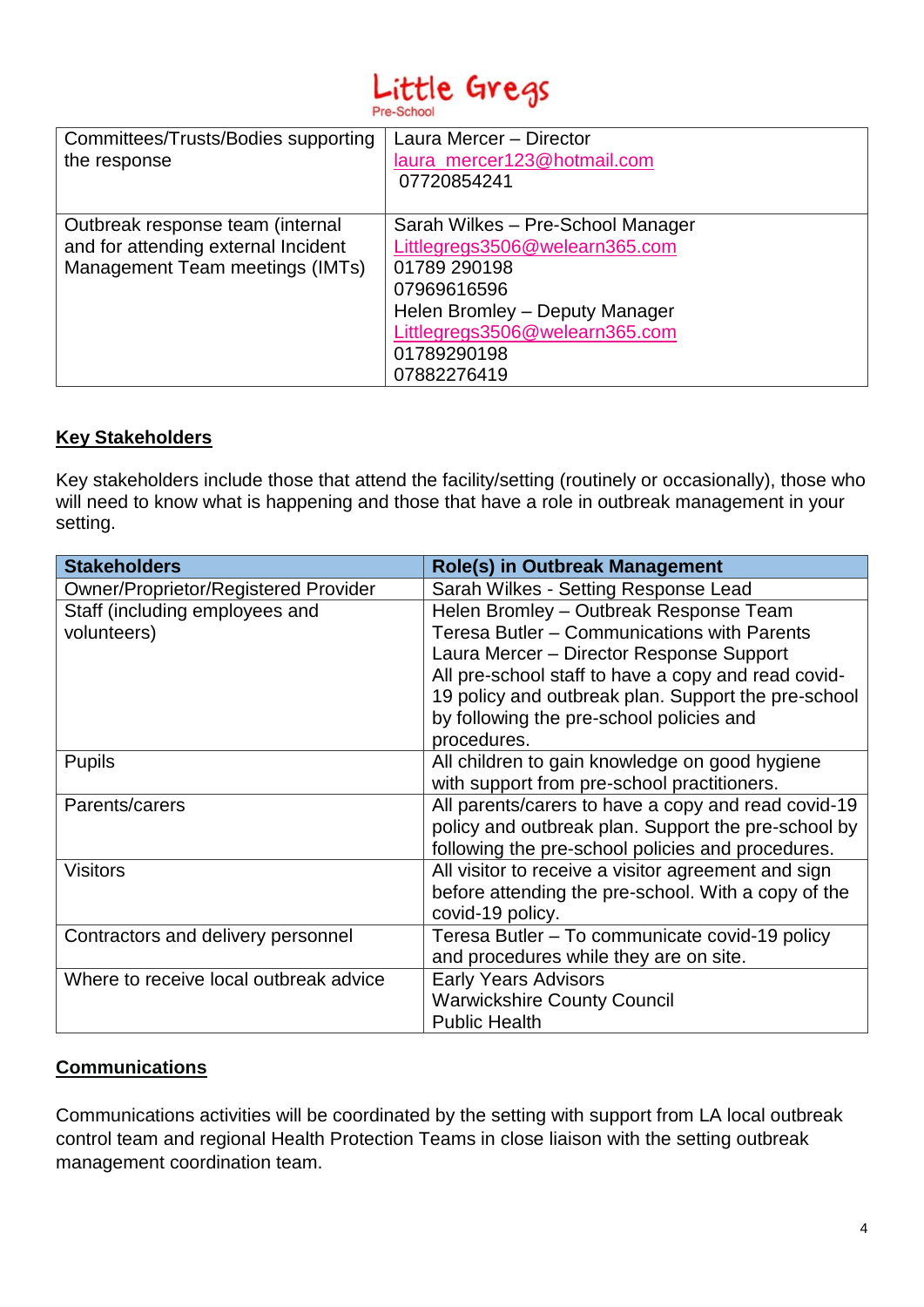# Little Gregs Pre-School

| <b>Key Stakeholder</b>                                                                   | What they need to                                                                                                                            | <b>Communication media</b>                                                                                                          |
|------------------------------------------------------------------------------------------|----------------------------------------------------------------------------------------------------------------------------------------------|-------------------------------------------------------------------------------------------------------------------------------------|
| Owner/Proprietor/Registered<br>Provider                                                  | know<br><b>Latest National</b><br><b>Guidance Updates</b><br><b>Local Community</b><br><b>Updates</b>                                        | -Emails from Early Years Advisors<br>-Covid-19 Team meeting with<br><b>Warwickshire Early Years</b>                                 |
| Staff (including employees<br>and volunteers)                                            | Pre-School updates<br>relating to covid-19<br>Promotion of<br>vaccination and good<br>hand hygiene                                           | -Copies of policy, risk assessment and<br>outbreak plan.<br>-All communication shared with<br>parents<br>-Staff Meeting<br>-Posters |
| Children                                                                                 | How to maintain good<br>hygiene                                                                                                              | -Poster and Visual Aids<br>-Activities and Lessons supporting<br>good hygiene.                                                      |
| Parents/carers                                                                           | Pre-School updates<br>relating to covid-19<br>Outbreak of covid-19<br>positive cases<br>Promotion of<br>vaccination and good<br>hand hygiene | -Copies of policy, risk assessment and<br>outbreak plan.<br>-Letter to parents/carers of positive<br>cases.<br>-Posters             |
| <b>Visitors</b>                                                                          | Pre-school policies and<br>procedures<br>Visitor agreement                                                                                   | -Copies emailed of policy and risk<br>assessment<br>-Completed agreement before<br>attending the setting.                           |
| Contractors and delivery<br>personnel                                                    | Shared knowledge of<br>policies and procedures                                                                                               | -Verbally shared while at the site.                                                                                                 |
| Local Outbreak Teams (LA<br>and regional Health<br><b>Protection Teams)</b>              | <b>Positive Cases within</b><br>the setting                                                                                                  | -Complete Warwickshire Online report<br>form.<br>-Email<br>-Telephone                                                               |
| GPs/allied health<br>practitioners providing<br>services to people within the<br>setting | <b>Mental Health links for</b><br>staff and parents                                                                                          | -Leaflets<br>-Posters                                                                                                               |

# **Preventing transmission within the setting**

Our refreshed risk assessments include how vaccination and good hand hygiene will be promoted among staff and parents, how cleaning regimes and good ventilation will be maintained, and how we will operate from a social distancing perspective.

Information about drop-in clinics across Coventry and Warwickshire and all vaccinations sites that you can book into can found in the links below:

<https://www.happyhealthylives.uk/coronavirus/covid-19-vaccination/vaccination-drop-in-clinics/>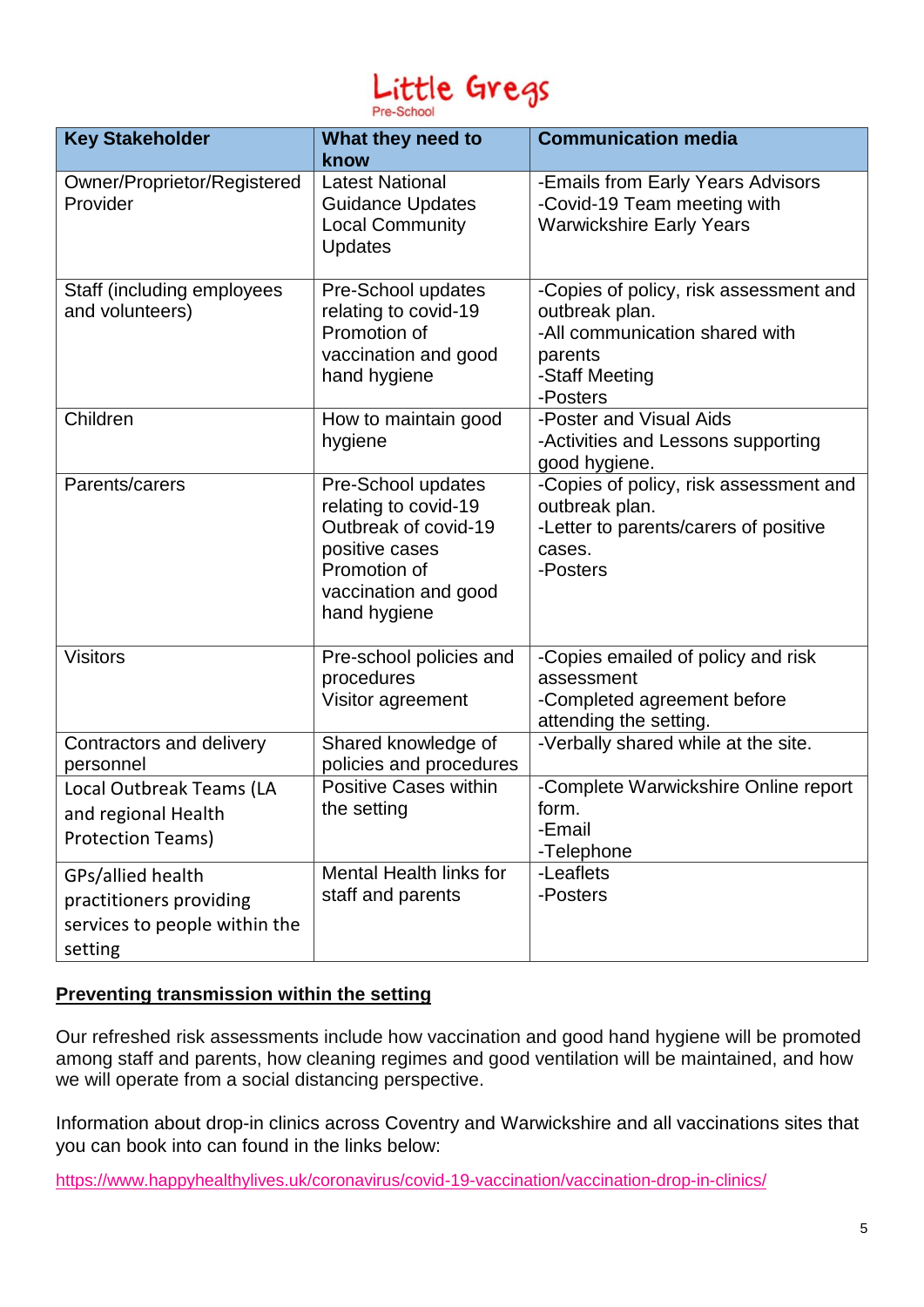# Little Gregs

#### <https://www.happyhealthylives.uk/coronavirus/covid-19-vaccination/vaccination-sites/>

#### **Children and staff who are unwell will be advised that they should not attend the setting.**

Any child or staff member with one or more of the COVID-19 symptoms (new continuous cough, high temperature, loss/change in taste/smell), irrespective of how mild, will be asked to stay home and not return till they are fully well. At least 48 hours away from the setting.

We are aware of the range of less common symptoms of COVID-19: headache, sore throat, fatigue, muscle aches, blocked/runny nose, diarrhoea, and vomiting, and will take this into consideration in an outbreak scenario, and when we are seeing a larger number of COVID-19 cases.

We will ensure that we remain informed about the latest travel and quarantine advice, as outlined in the Early Years operational guidance.

#### **Reporting individual cases and those where the trigger thresholds have been met**

All positive cases in the setting are reported to Public Health and Warwickshire Early Years if the setting has to fully closed or partially closed.

#### **Response to positive cases**

Parents and Staff will be informed of any cases within the setting. In line with national guidance, we recommend that children who are close contacts continue to attend the setting unless they develop symptoms or test positive.

You may wish to access Lateral Flow Testing (LFT) for your child if they don't have any symptoms.

If your child develops any COVID-19 symptoms they should stay at home, avoid contact with others and book a PCR test. Please book a PCR test via the online portal or by ringing 119.

If any of the lateral flow or PCR tests are positive both children and adults are strongly advised to isolate, register an LFT test and follow this guidance

For information regarding access to lateral flow tests see: [https://www.nhs.uk/conditions/coronavirus-covid-19/testing/regular-rapid-coronavirus-tests-if-you](https://www.nhs.uk/conditions/coronavirus-covid-19/testing/regular-rapid-coronavirus-tests-if-you-do-not-have-symptoms)[do-not-have-symptoms](https://www.nhs.uk/conditions/coronavirus-covid-19/testing/regular-rapid-coronavirus-tests-if-you-do-not-have-symptoms)

#### **Reintroduction of consistent groups**

It may become necessary to reintroduce 'consistent groups' for a temporary period, to reduce mixing between groups and stop the spread of Covid-19.

#### **Reintroduction of face coverings**

Consideration will be given to whether face coverings should temporarily be worn in communal areas or playrooms by staff and visitors within the setting (unless exempt).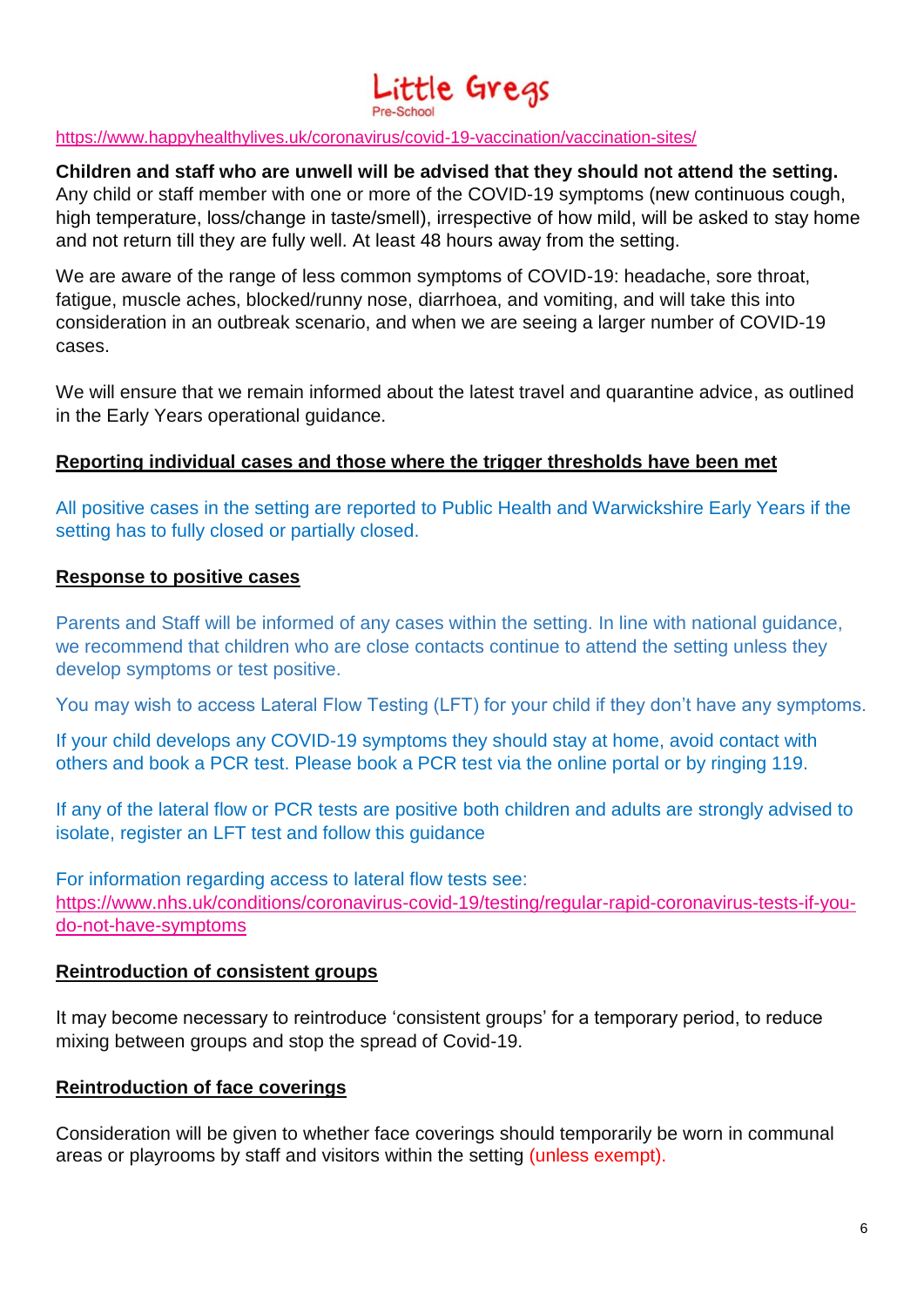# Little Gregs

Face coverings will be balanced with the benefits in managing Covid-19 risk. The use of face covering will be kept under review and lifted as soon as the evidence supports doing so.

### **Reintroduction of testing/Additional PCR testing**

Consideration will be given to recommending increased use of home LFT testing by staff, parents, and children as appropriate.

Where these measures are necessary, it will be important to work jointly with the LA and Public Health to identify any support required (e.g., supply of additional tests).

### **Contact tracing / isolating**

Close contacts will receive a letter outlining:

We have identified that your child/staff member may have been in close contact with the affected case (s). In line with national guidance, we recommend that children who are close contacts continue to attend the setting unless they develop symptoms or test positive.

For more information on isolation, please use the link below.

[https://www.nhs.uk/conditions/coronavirus-covid-19/self-isolation-and-treatment/when-to-self](https://www.nhs.uk/conditions/coronavirus-covid-19/self-isolation-and-treatment/when-to-self-isolate-and-what-to-do/)[isolate-and-what-to-do/](https://www.nhs.uk/conditions/coronavirus-covid-19/self-isolation-and-treatment/when-to-self-isolate-and-what-to-do/)

### **Other restrictions**

We may need to limit access to parents and carers into the setting (other than for drop off and pick up) e.g., open days, open evenings. We may also reintroduce staggered start and finish times if needed, to minimise the number of people on the site at various times of the day.

#### **Clinically Extremely Vulnerable**

The situation is now very different to when shielding was first introduced. We understand a lot more about the virus and what makes someone more at risk from severe disease from COVID-19.

The risk to children and young people of severe disease from COVID-19 is very low compared to adults, even for those with chronic conditions. All children and young people over 5, including those who have been identified by their medical team as being at higher risk, as eligible for COVID-19 vaccinations. They should attend their educational setting unless advised otherwise by a health care professional or medical tea,.

# **Attendance Restrictions**

As a last resort, we may need to introduce attendance restrictions. We will provide high-quality remote education experiences for all children who are not able to attend the setting. First priority for onsite attendance will always be given to vulnerable children and children of critical workers.

In out-of-school settings/wraparound childcare where attendance restrictions are in place, vulnerable children and children of critical workers will continue to be allowed to attend. For all other children, face-to-face provision will be provided for a limited set of essential purposes, such